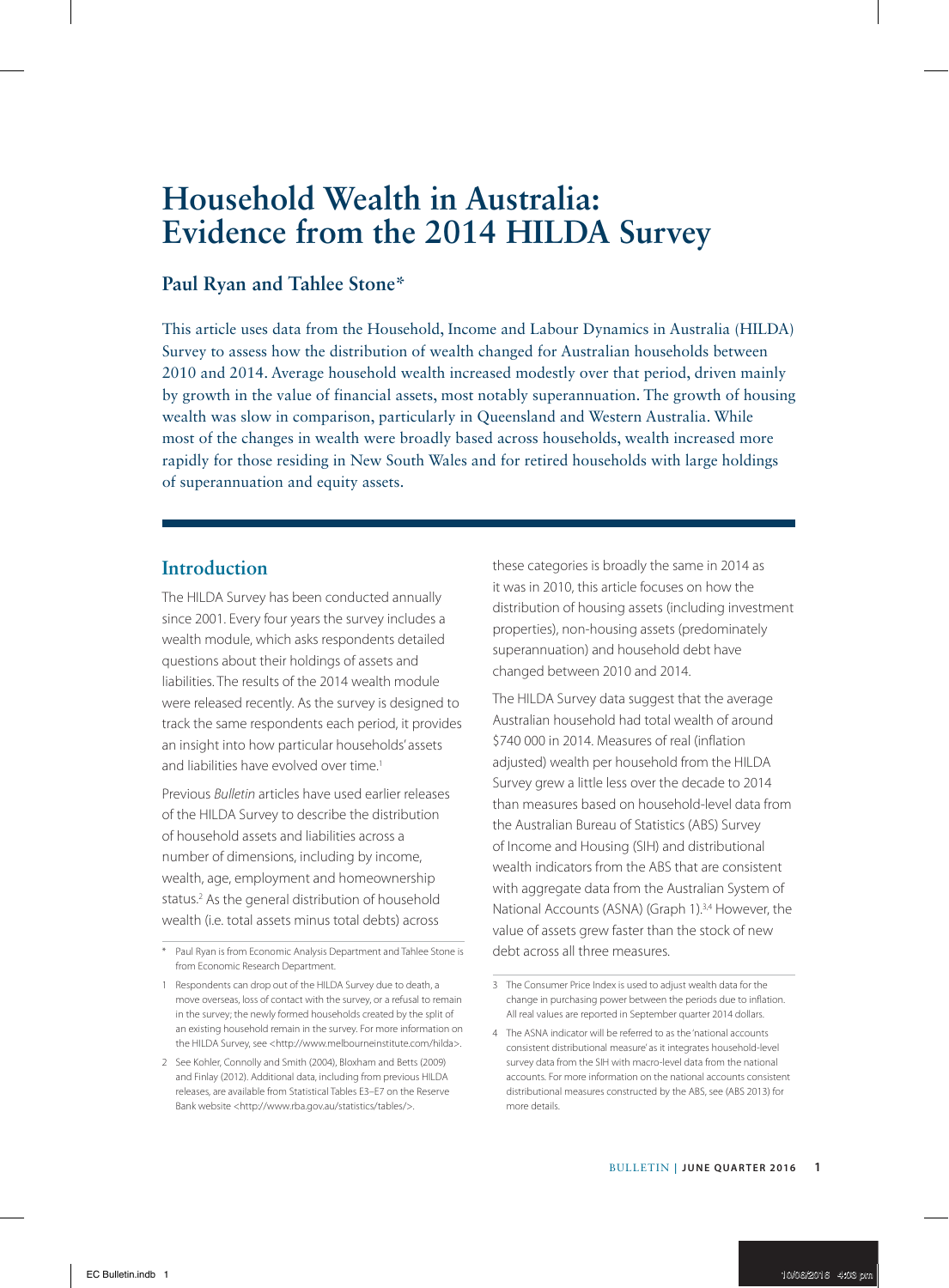



The divergences in the three measures of average sources: ABS; HILDA Release 14.0 wealth over the past decade reflect a number of differences in measurement and coverage.<sup>5</sup> Part of this is likely to be due to the difficulty all household surveys encounter with surveying very wealthy households, and the challenges in scaling survey data to reflect aggregate demographic characteristics.

Looking at the cross-sectional distribution of household wealth, older and higher-income households tend to have higher levels of wealth (Graph 2). A comparison of wealth in the HILDA Survey with the distributional measures available from the ABS surveys suggests that they are broadly similar, although the level of wealth across different cross-sections is generally estimated to be a little lower in the HILDA Survey, particularly for high-income and very wealthy households.

The distribution by wealth quintile shows that wealth is very unequally distributed: the average level of wealth for households in the top wealth quintile is over four times that of households in the middle quintile. The age profile shows how households accumulate wealth in the lead-up to retirement. Given that the distributional patterns of household wealth are consistent across the different

data sources, the rest of this article focuses on the data from the HILDA Survey.

#### **Household Wealth**

Overall, almost 60 per cent of households in the HILDA Survey had more real wealth in 2014 than was the case in 2010.<sup>6</sup> Households with the lowest levels of wealth in 2010 saw the most growth of wealth over the four years to 2014 (Graph 3). This partly reflects the fact that low-wealth households are generally young and are just starting to build wealth. Correspondingly, younger households saw growth of wealth than older households.<sup>7</sup> Higherincome households, with the most wealth-building capacity, increased wealth at a faster rate than low-income households.

Looking at the aggregate change in wealth for Australian households implied by the HILDA Survey, most of the increase in wealth over the 2010–14 period came from growth in the value of non-housing assets, which are predominantly financial assets such as superannuation, equities

<sup>5</sup> For more information on the differences between HILDA and the aggregate national accounts, see Headey, Warren and Wooden (2008).

<sup>6</sup> This number includes households who are net debtors, while estimates shown in Graph 3 only include households with positive net wealth in 2010 and 2014.

<sup>7</sup> This analysis does not control for interactions between age and wealth which might be important.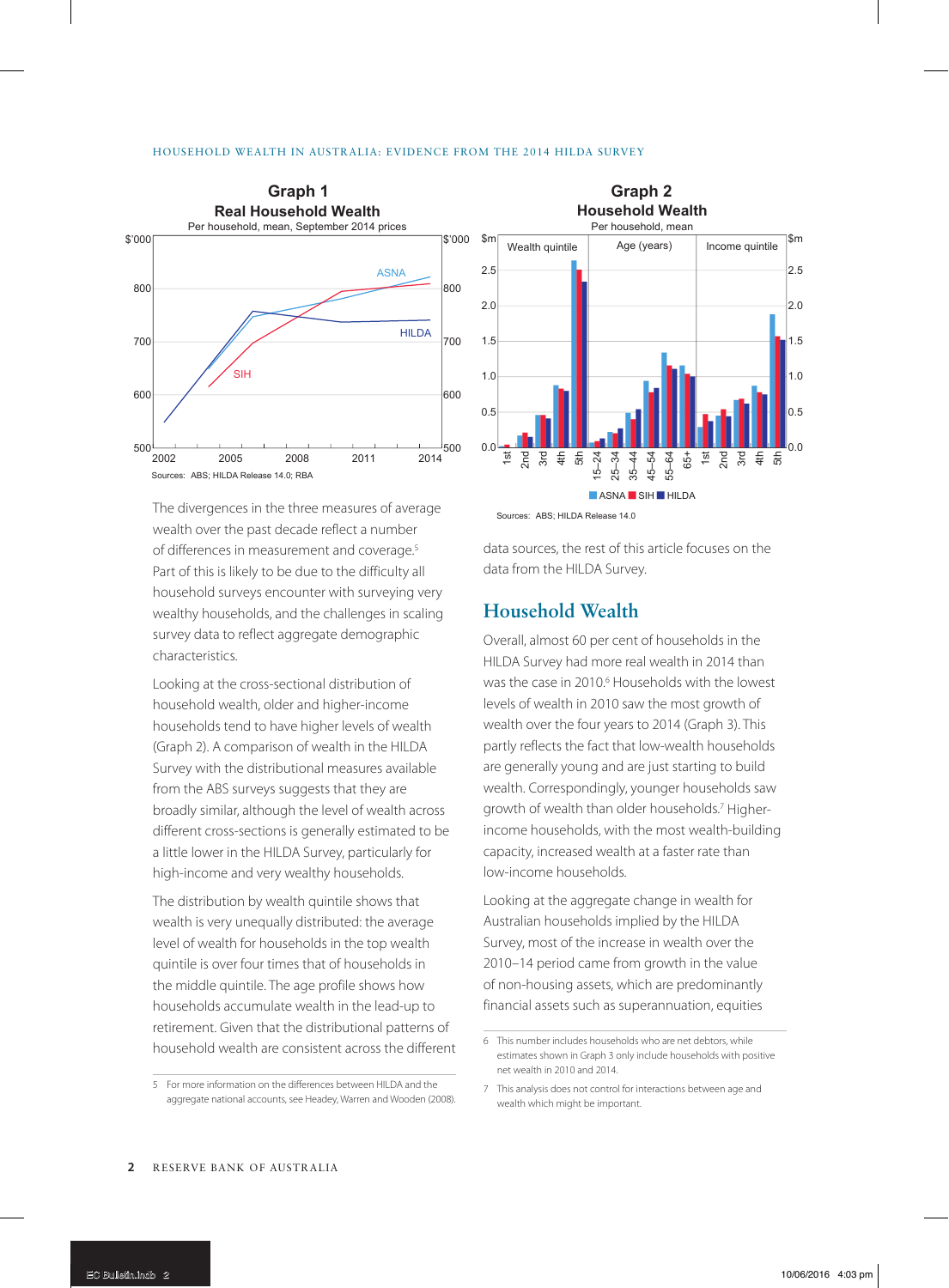#### HOUSEHOLD WEALTH IN AUSTRALIA: EVIDENCE FROM THE 2014 HILDA SURVEY



and deposits (Graph 4). The real value of households' housing assets increased slightly over the period and households taken together increased their level of average debt only marginally. This contrasts with growth in household wealth over the 2002–06 and 2006–10 periods, which was primarily driven by growth in the value of housing assets.

**Graph 4**



Sources: HILDA Release 14.0; RBA

Households across the different states and territories also fared quite differently between 2010 and 2014. Households in New South Wales and Victoria saw the largest increase in wealth, with growth in both housing and non-housing assets, while households in Queensland and Western Australia saw the biggest decrease in wealth, on average, mainly owing to a fall in the value of housing assets. The other states and territories generally saw relatively little growth in wealth over the period. The outcomes for households in Queensland and Western Australia are likely to have been influenced by the decline in commodity prices and the mining investment boom following the peak, which occurred between 2010 and 2014.

The following sections consider in more detail how housing assets, debt and non-housing assets developed for different households over the 2010–14 period.

#### **Housing Assets**

Housing is the largest asset class on Australian households' balance sheets, accounting for around 60 per cent of total assets. Over any given period, growth in housing assets can be due to a change in housing prices or a change in the stock of housing held by Australian households. As discussed above, households in the HILDA Survey reported weak annual average growth in the real value of their housing assets between 2010 and 2014, although growth in housing varied substantially across different states and territories. Looking more closely across the states reveals large differences in the mean and median values of housing assets (Graph 5).<sup>8</sup> Similar state-level patterns are also observed in the SIH data. According to the HILDA Survey almost all of the growth in housing assets from 2010 to 2014 was due to changes in the price of housing assets, rather

<sup>8</sup> Both mean and median statistics are reported in Graph 5 to provide a more detailed picture of how housing assets changed over the survey period. The mean describes an average value, while the median is more representative of a 'typical' household since it describes the household in the middle of the distribution and is less sensitive to extremely low and high values.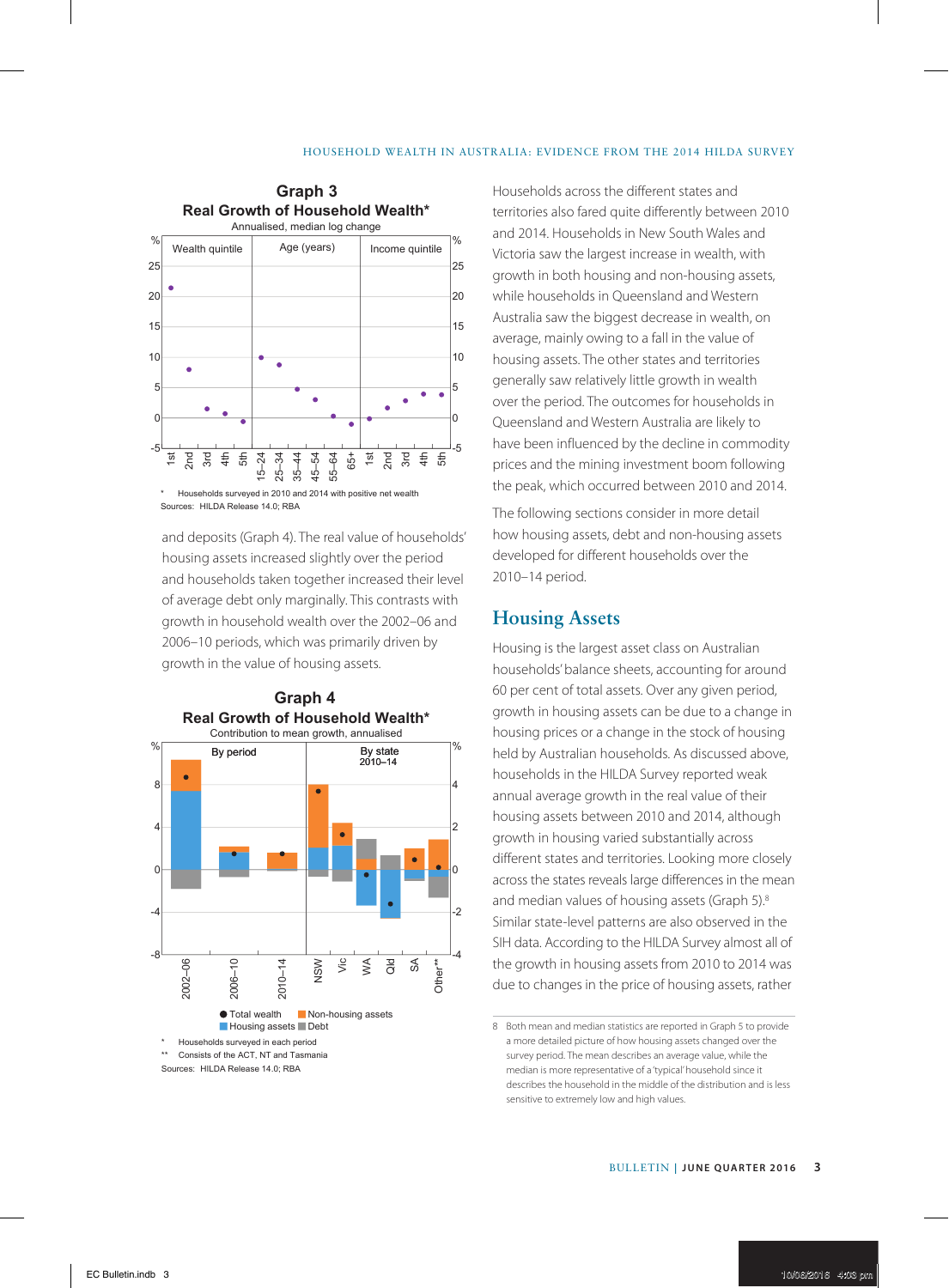

\*\* Annualised percentage change

\*\*\* Consists of the ACT, NT and Tasmania

Sources: HILDA Release 14.0; RBA

than changes in the quantity of housing assets held by households. This is consistent with aggregate ABS statistics over the period.

New South Wales and Victoria were the only states where households reported growth in the real average value of housing assets between 2010 and 2014, while Queensland and Western Australia reported that real housing asset values declined. This contrasts to the period of strong growth reported for Western Australia and Queensland in the HILDA Survey from 2002 to 2006.9 However, even with the decline in housing asset values over recent years, households in Western Australia still reported the highest value of housing assets in 2014.

The fact that median housing asset values decreased in NSW, while mean housing asset values grew, suggests that households with a larger value of housing assets in this state experienced strong growth in housing assets over the period. This result aligns with the strong demand for higher-priced detached dwellings in Sydney relative to demand for dwellings in other areas of New South Wales.

State-level differences in the growth of real housing asset values are consistent with differences in state housing market conditions over the period. In New South Wales and Victoria, stronger average housing price growth reported by the ABS between 2011 and 2014 has been driven particularly by investor demand for housing. In Queensland and Western Australia, demand for housing is likely to have been affected by the peak of the mining investment and commodity prices during the 2010–14 period and households having lowered their expectations for growth in population and household incomes.

Despite this, housing ownership rates in the HILDA Survey remained fairly stable across the states between 2010 and 2014. Overall, around 66 per cent of all households in Australia own their primary place of residence and 20 per cent of households own other property (including investment property). Similar to previous surveys, home ownership typically increases with income, wealth and age (until retirement), and ownership of other property was highest for households where the household head is aged 45 to 64 years.

The data also allow analysis on which households entered the housing market or increased their housing asset holdings between 2010 and 2014. This shows that the share of households that either became home owners for the first time or upgraded their main residence decreased relative to the 2006–10 period (Graph 6). This was particularly apparent for households aged 25 to 44 years. Households in this age range were more likely to have increased their holdings of other property assets, while those aged 15 to 24 years were less likely to invest in other property than they were between 2006 and 2010 (Graph 6).

Although households aged between 55 and 64 years were also less likely to purchase housing assets over this period than over the previous four years, they remained the age group with the highest rates of property ownership and were the

<sup>9</sup> During this earlier period, the median real value of non-financial assets (predominately housing) assets grew by 20 and 15 per cent a year for Queensland and Western Australia, respectively. See Bloxham and Betts (2009).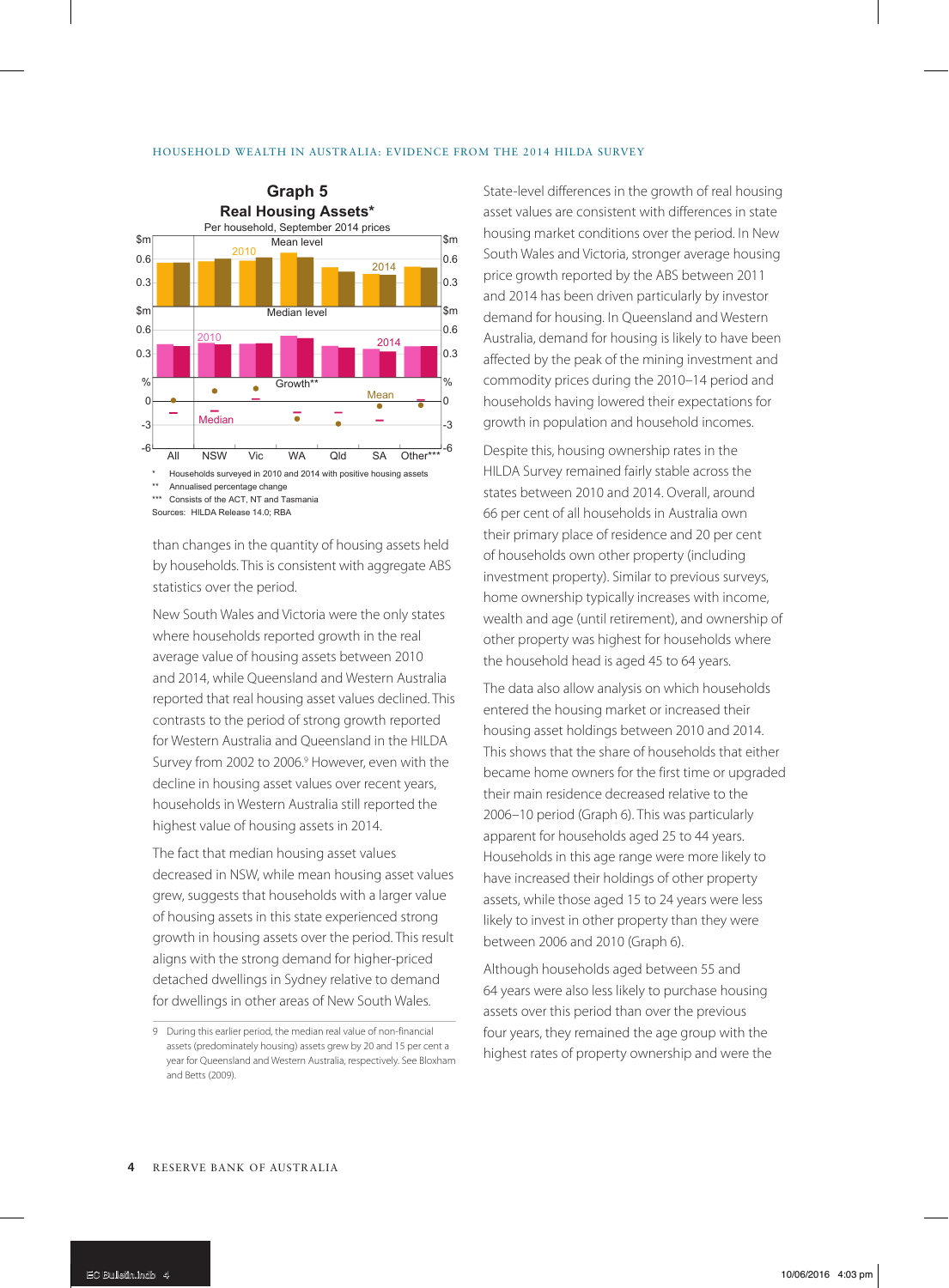#### HOUSEHOLD WEALTH IN AUSTRALIA: EVIDENCE FROM THE 2014 HILDA SURVEY



Consists of holiday and other housing (excludes farms and businesses) Sources: HILDA Release 14.0; RBA

largest holders of housing assets. Households in New South Wales and Victoria were slightly more likely to increase their holdings of other property than was the case from 2006 to 2010.

Most of these purchases would have been predominantly funded by mortgages, so the distribution of households purchasing housing assets over the period is likely to have influenced the distribution of household debt.

### **Household Debt**

The distribution of debt in Australia is highly skewed. High-income households hold the majority of debt. The top income quintile held almost 50 per cent of the stock of household debt in 2014. Almost a third of households held no debt, with the majority of these being retired households.

Over the four years to 2014, about 40 per cent of households increased their levels of nominal debt, while a similar share of households reduced their holdings of debt (Graph 7). The remaining quarter of households maintained the same, mostly negligible, amount of debt over the period.



As was the case in previous surveys, younger households were more likely to have increased their debt levels than older households. Almost 60 per cent of households aged between 15 and 24 years increased their debt from 2010 to 2014, compared with 6 per cent of those aged 75 years or more. This was likely to have been due to life-cycle effects – young households take on debt to fund their education and purchase property, before paying down the debt over their working lives.

Property debt accounted for a little over 80 per cent of the stock of debt held by households in 2014. Average debt increased modestly from 2010 to 2014, by a little more than 2 per cent per year (Graph 8). Households in Queensland reduced their average level of property debt over the period, while households in Western Australia saw a slight increase and the other states and territories saw much stronger growth in debt. Following households through time shows that a similar proportion of households in each state increased their level of nominal debt between 2010 and 2014. This suggests that, on average, households in New South Wales, Victoria and South Australia took on more debt, or paid off less debt, than households in other states over the period.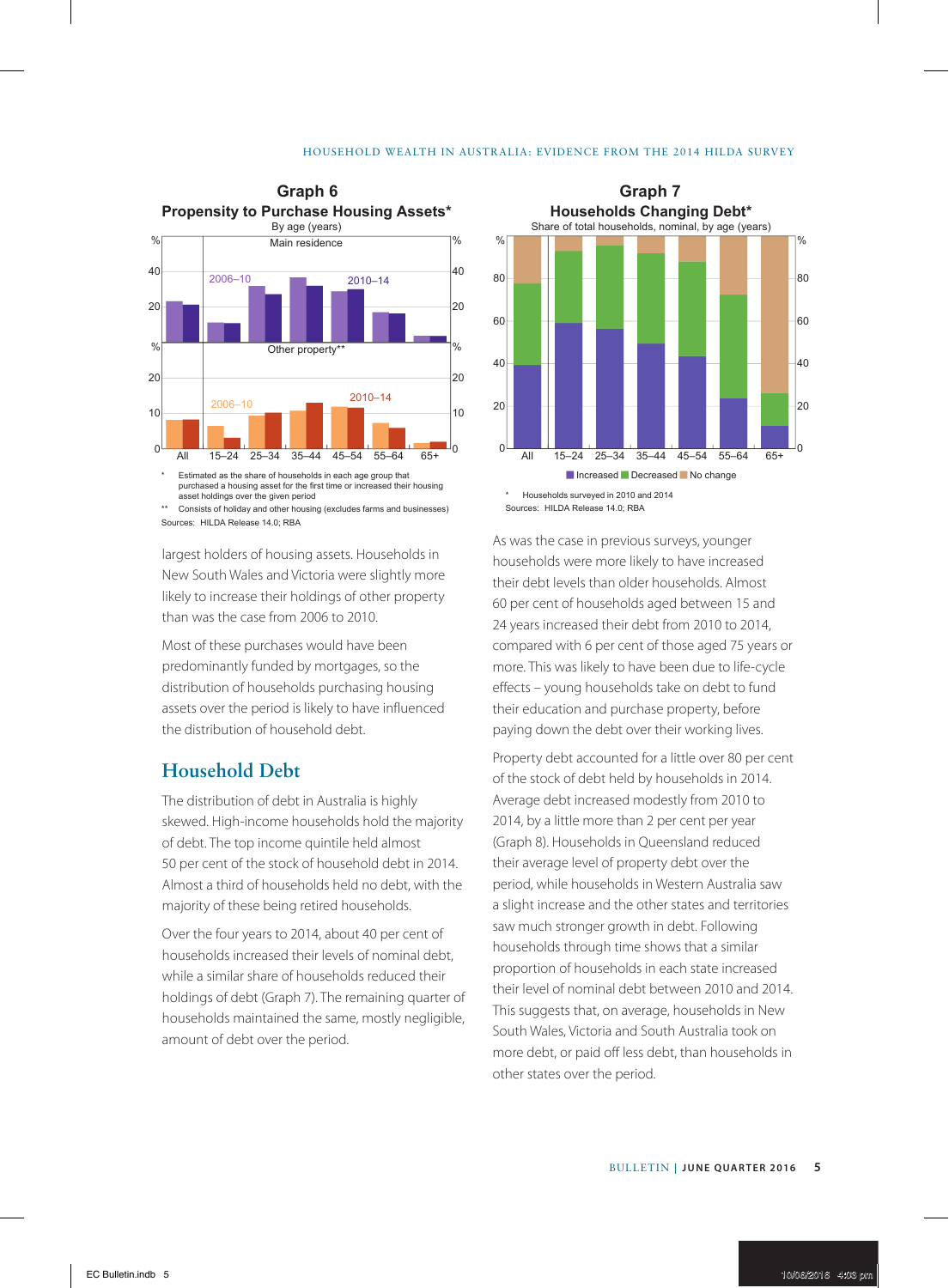

Sources: HILDA Release 14.0; RBA

## **Non-housing Assets**

According to the HILDA Survey, the average value of non-housing assets increased by around 3 per cent per annum in real terms from 2010 to 2014. ABS data which are consistent with the national accounts suggest that this growth was around 4 per cent. Both data sources indicate that non-housing asset growth picked up relative to the 2006–10 period, but remained lower than the growth seen between 2002 and 2006.

Tracking the same households over time indicates that the pick-up in growth for non-housing assets was partly due to the recovery of asset values following the 2008–09 period, particularly for assets such as equities and superannuation. Of the 40 per cent of households who reported a decrease in value of these assets from 2006 to 2010, roughly two-thirds reported an increase in value from 2010 to 2014. Around 40 per cent of these households reported an increase in value to a level that exceeded the initial real value of these assets in 2006.

The mean value of real non-housing assets increased from around \$320 000 in 2010 to almost \$400 000 in 2014 (Graph 9). Overall, non-housing



assets accounted for 43 per cent of total household assets in 2014, up from 39 per cent in 2010.

Superannuation accounted for around half of the value of non-housing assets in 2014 and was the second largest asset class in Australian households' balance sheets, after housing. Deposits and direct equity holdings accounted for 14 and 15 per cent of non-housing assets, respectively. Business assets accounted for 11 per cent of non-housing assets and the remainder comprised of other assets such as life insurance and durable goods (including motor vehicles and collectibles). Wealthier households held a higher-than-average share of assets in the form of direct equity holdings and business assets, while households with lower net wealth held more in cash and deposits, superannuation and durable goods (Graph 9).

Most of the increase in non-housing assets between 2010 and 2014 came from growth in superannuation assets. The mean superannuation balance grew by around 4 per cent per annum in real terms for all households over the period to \$250 000 in 2014 (Graph 10).10 The share of

10 See footnote 8 for an explanation of the mean and median statistics used in Graph 10.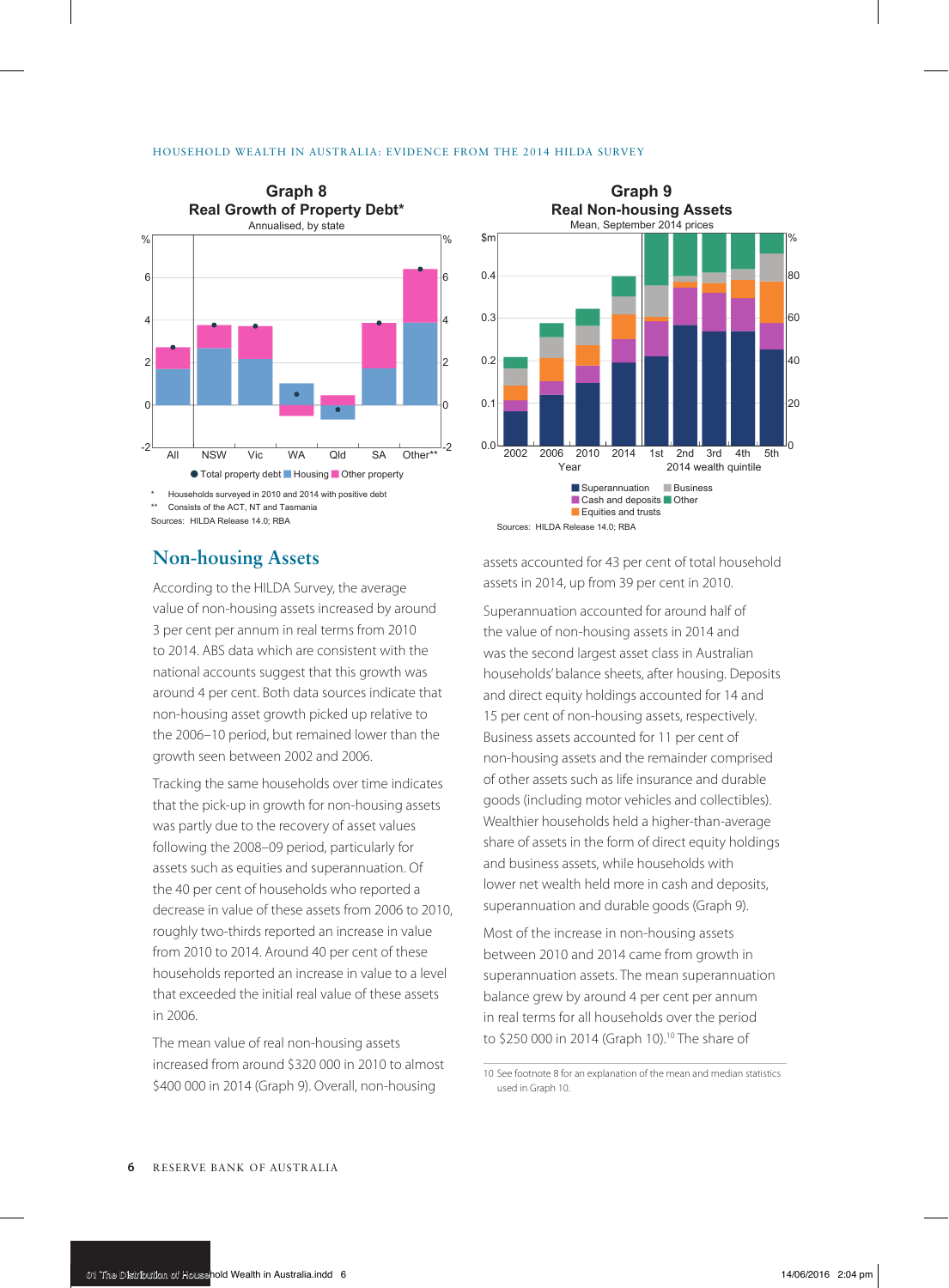#### HOUSEHOLD WEALTH IN AUSTRALIA: EVIDENCE FROM THE 2014 HILDA SURVEY



Sources: HILDA Release 14.0; RBA

households with superannuation holdings also increased from 80 to 84 per cent.

Annual mean growth in superannuation was highest for households over the age of 65 years, which is a pattern that is also seen in the ABS data that are consistent with the national accounts. The fact that retired households' superannuation assets grew, despite these households typically running down superannuation balances, suggests that valuation effects have played a role in the growth of superannuation assets for this age group.

The noticeably stronger growth in median superannuation assets relative to the mean for households aged 45 to 64 years suggests that the 'typical' (or median) household in these age groups are building up superannuation assets faster in the lead-up to retirement than the households in the same age group with the largest balances of superannuation (Graph 10).

Aggregate data from the ABS indicate that real growth in superannuation assets between 2010 and 2014 was due to both positive valuation effects and an increase in new inflows into superannuation assets (i.e. stock effects). Positive valuation effects can be explained in part by

stronger average returns of superannuation funds over the 2010–14 period that were helped by the recovery in global equity markets and by a large depreciation of the Australian dollar, which raised the value of investments in overseas assets held by superannuation funds.

New inflows into superannuation assets between 2010 and 2014 were likely to have been boosted by the increase in the minimum employer contribution rate from 9 to 9¼ per cent in July 2013 and by Australian households making fewer, but larger-sized voluntary personal contributions into their superannuation funds. While a lower share of households in the HILDA Survey reported making either a lump sum or salary-sacrificed voluntary contributions in 2014, the average annual value of voluntary contributions into superannuation increased to around \$25 000, compared to \$19 000 in 2010.

A closer look at retired households suggests that growth in superannuation assets for this cohort has been lifted by the growth in the value of assets held by self-funded retirees, who account for around 25 per cent of retired households over the age of 55 years. Self-funded retirees are households that do not rely on government aged pensions or allowances to support their retirement.<sup>11</sup> Instead, these households typically hold a larger share of assets in superannuation and equities than other retired households, and fund retirement using income generated from these assets. Between 2010 and 2014, superannuation grew at around 9 per cent per annum in real terms for self-funded retirees compared to 4 per cent per annum for other retired households.

<sup>11</sup> The ABS defines 'self-funded retiree households' as households whose principal source of income comes from investment or superannuation income, and whose household reference person is not in the labour force (retired) and at least 55 years of age.